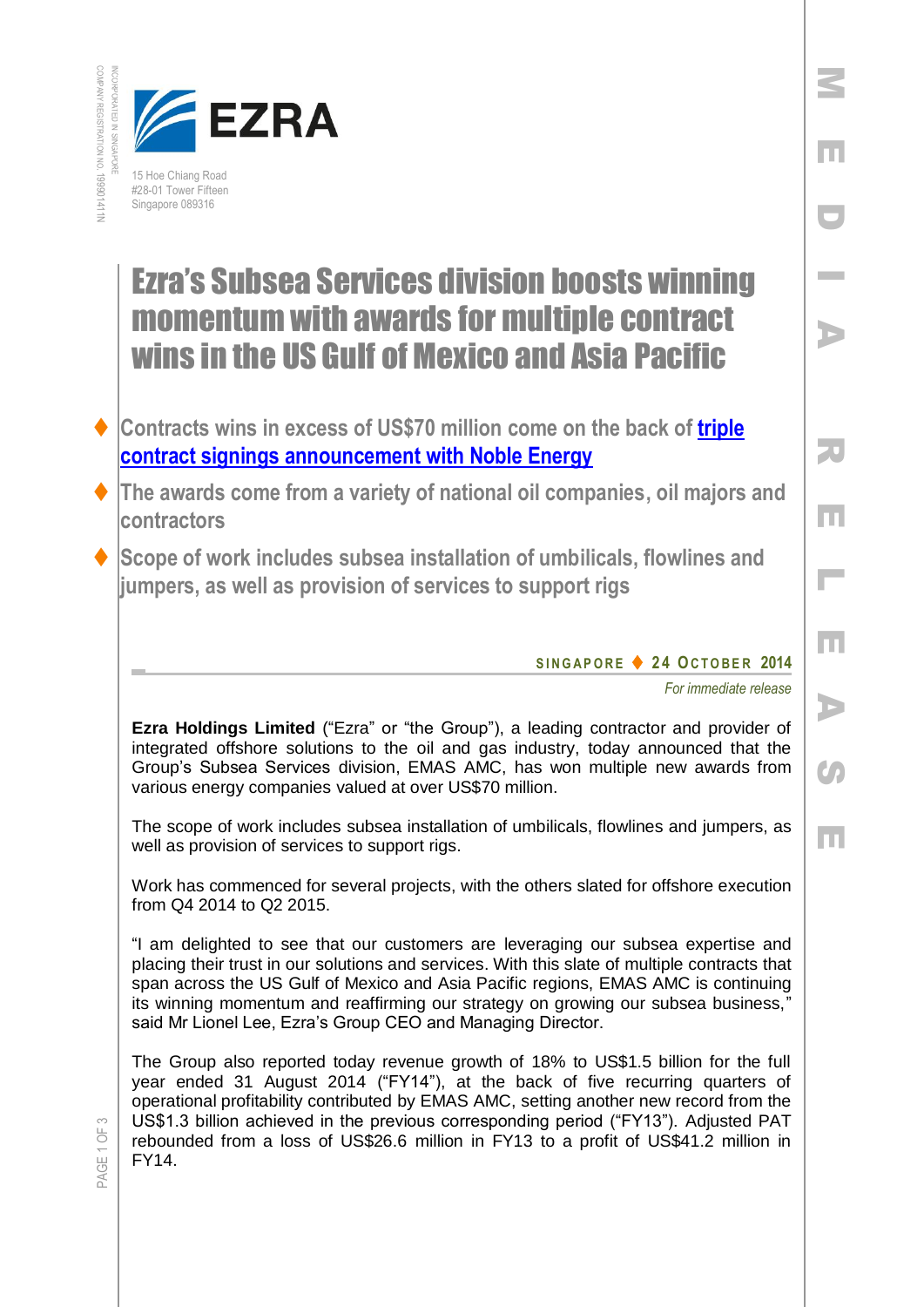

Singapore 089316

Additionally, the Group maintains a healthy backlog of approximately US\$2.4 billion<sup>1</sup>, with most contracts expected to be executed over the next 12 to 18 months. Going forward, the Group will focus on steady growth, executing its backlog and remaining steadfast in deploying its vessels to capitalise on the longer term industry capital expenditure trends and opportunities.

> about the Group www.emas.com ♦ SGX mainboard listing: December 2005

M

E

D

I

A

R

E

 $\mathbb{R}^{\mathbb{Z}}$ 

E

A

Co

E

EMAS – a leading global contracting group providing offshore/subsea construction, marine, production and well intervention services – is Ezra's operating brand. With offices across five continents, it delivers best-value solutions to the oil and gas (O&G) industry by combining its global footprint and proven engineering skills with a diverse offering of premium assets and services designed to fully meet clients' needs.

Operating in unison, Ezra's core divisions are able to execute a full spectrum of seabed-to-surface engineering, construction, marine and production services anywhere in the world.

EMAS AMC is a global EPCIC service provider of comprehensive subsea-to-surface solutions for the offshore oil and gas industry, especially in the SURF and Subsea Tie-Back sector. Core business services include subsea installation of umbilicals/power cables, pipelines as well as platforms, FPSO and floater installations.

EMAS Energy provides well intervention and drilling services both onshore and offshore, offering fully integrated solutions that combine its marine assets with state-ofthe-art intervention equipment and services.

EMAS Marine, under subsidiary company EMAS Offshore Limited, manages and operates a young, versatile fleet of advanced offshore support vessels, offering an extensive range of maritime services that cater to the client's needs throughout a field's life cycle.

EMAS Production, also under subsidiary company EMAS Offshore Limited, owns and operates cutting-edge FPSO (floating production, storage and offloading) facilities, offering services that support the post-exploration needs of offshore fields, such as FPSO conversion management.

PAGE 2 OF 3

 $\overline{a}$ <sup>1</sup> The Group's backlog is inclusive of a backlog of US\$520 million from the two FPSOs, Lewek *EMAS* and *Perisai Kamelia* that EMAS Offshore Limited has stakes in